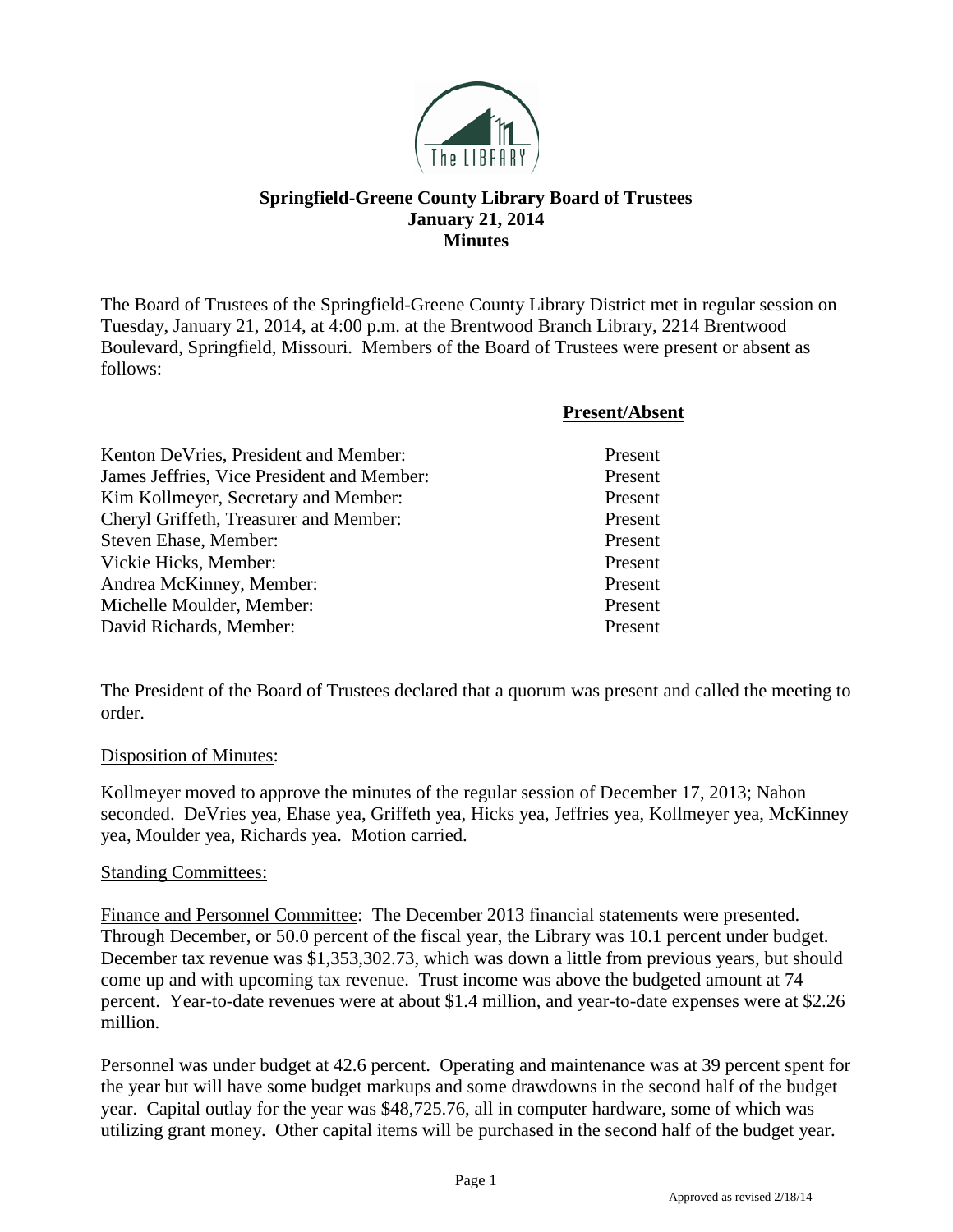Cash on December 31, 2013 was at \$3,055,460.76, compared to December 2012 at \$3,320,856.

Buildings and Grounds: Richards reported that the boiler at the Brentwood Branch Library need repairs of \$1,700 and \$1,900 in December. The Library Station sustained some damage to a wall by a mobility aid scooter, which at the time was being driven by a child. The roof inspection at the Library Station was completed, revealing the need to re-do some cabling. The entire district-wide security camera system may need to be replaced.

Programs-Services-Technology Committee: No meeting in December.

Report of the Director:

- A longtime patron made an anonymous donation of \$770,442.50 to the Brentwood Capital Campaign through a transfer of stock on December 30, 2013. The campaign has raised \$1,220,896.03 so far.
- The Missouri Humanities Council has confirmed a \$2,220 grant for Summer Reading Program which will fund performer fees.
- Food for Fines will take place January 26 February 1, 2014. Each item donated earns a 50 cent reduction on overdue fines. Last year patrons brought in 7,433 pounds of food.
- The Library will conduct surveys of patrons and the community this year. Input on survey questions is encouraged from staff and board members.
- Salute to Legislators occurs on January 22, 2014 in Jefferson City, Missouri, and Assistant Director Jim Schmidt, Community Relations Director Kathleen O'Dell, and Cooper will attend.
- Missouri Library Association Advocacy Day will be in held on February 4, 2014 in Jefferson City. Staff will be speaking individually with legislators about library issues, and board members are welcome to join.
- Passport Acceptance Center applications are still on freeze, but with a January 31 recertification deadline for existing centers, new information about volume of applications will trigger a review for a possible additional center, and may be an opportunity for the Library to apply.
- The Dolly Parton Imagination Library celebration was held last week. Youth Services Manager Nancee Dahms-Stinson met the goal for number of children signed up within the first nine months.
- The American Library Association's midwinter conference will begin Friday January 24, 2014 and Cooper will attend.

Foundation Update: So far the Brentwood Capital Campaign has raised \$1,220,331, and includes the \$770,422.50 anonymous donation of December 30, 2013. Also, this includes \$307,000 in pledges that have been received. Three first-to-know events have been or will be held, the next being at 5:30 p.m. on January 23, 2014 at the Brentwood Branch. The last one will be on February 20 at 7:30 a.m. and will last one hour. In the next 6 - 12 months, the silent phase continues with major gifts being sought, focusing on individuals and foundations. A grant application will be submitted to the Titus Foundation. One has been submitted to the BKD foundation. The Foundation is investigating potential NAP (Neighborhood Assistance Program) tax credit status to maximize donations for donors wishing to take advantage of the program. Trustees were encouraged to submit names of any potential donors or contacts.